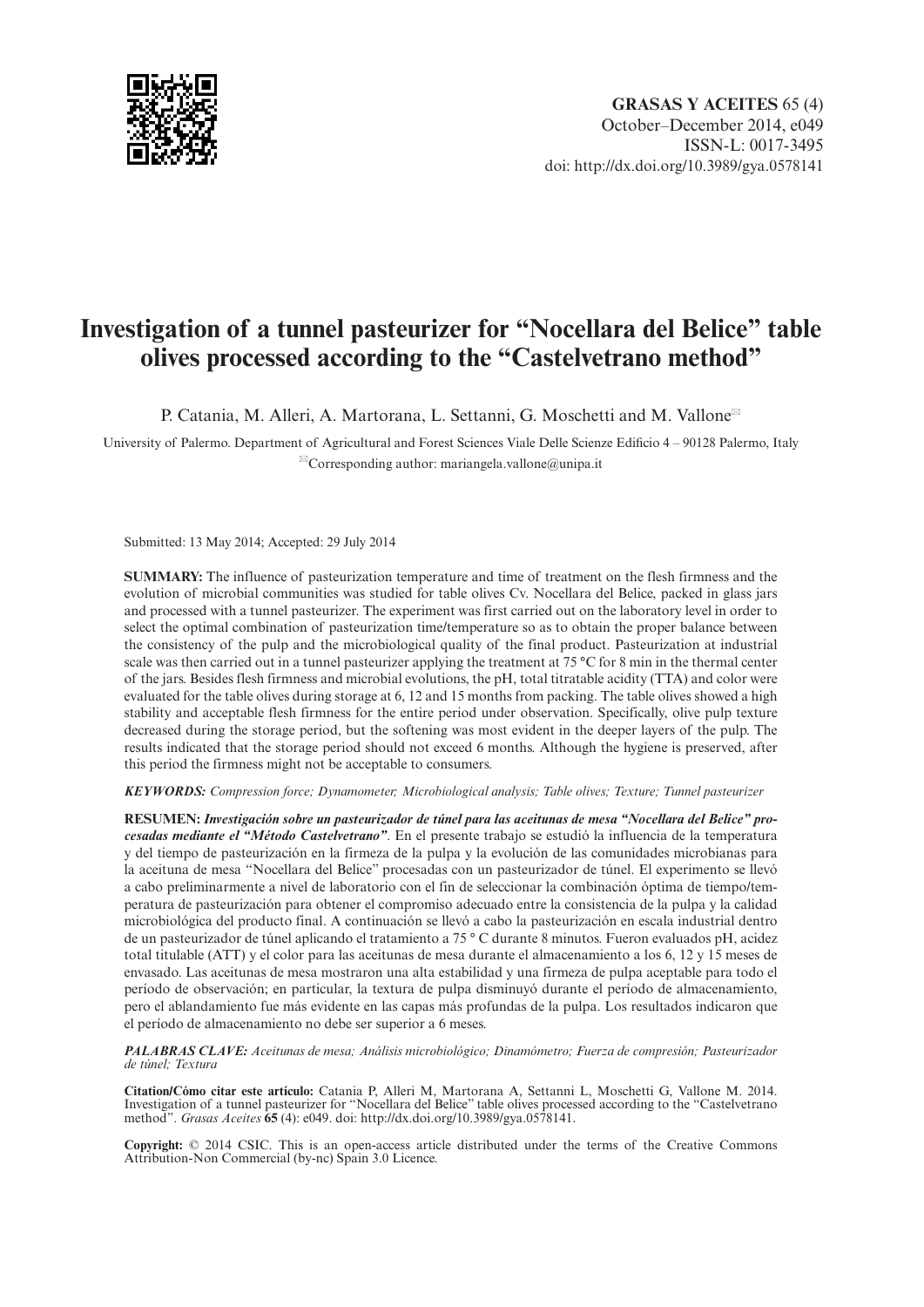## **1. INTRODUCTION**

Industrial pasteurization must guarantee the safety of foods. A prolonged shelf-life is not only possible thanks to the hygienic stability of foods, but also by interrupting the oxidative processes. This depends on the treatment conditions and the monitoring of the temperature profile is of utmost importance (Plazl *et al*., 2006).

Pasteurization is based on a partial thermal degradation of microorganisms and the denaturation of the enzymes responsible for the spoilage of foods (Buckenhskes *et al*., 1988). If on the one hand heat treatments are particularly important for the microbial quality, on the other hand they can be the cause of negative effects on the chemical characteristics of the foods in terms of polyphenols, lipids, proteins and vitamins, thereby altering texture and color (Manzocco *et al*., 2001).

Many studies on the textural attributes of fruits and vegetables have considered the relationships between texture and maturity processes. Several authors have studied the influence of humidity and temperature, water status, and apoplastic and symplastic water on changes in texture (Herppich *et al*. 2003). Storage time is also a relevant factor in response to changes in temperature, although this response does not appear to be correlated significantly with orchard or harvest maturity (Johnston *et al*., 2001).

Firmness is one of the most common physicochemical parameters used to evaluate fruit quality but does not take into account all the aspects of fruit texture. Texture is a difficult concept to define; it is related to the mechanical quality of fruit and is influenced by a combination of properties (Diezma, 2004) that relate to the fruit's ability to resist mechanical deformation. The instrumental estimation of fruit textural properties is based on the mechanical response of fruit tissues. Many studies of single or multidimensional approaches for the sensory evaluation of fresh fruit and vegetable texture have been performed. The most extensive research has been carried out on apple (Harker *et al*., 2002; Mehinagic *et al*., 2003), pear (Ozturk *et al*., 2009), peach (Ortiz *et al*., 2000), mango (Valente *et al*., 2009), orange (Topuz *et al*., 2005), cactus pear (Kabas and Ozmerzi, 2008), and also on table olives (Cardoso *et al*., 2008; Catania *et al*. 2014; Kiliçkan and Güner, 2008).

The pasteurization of table olives on an industrial scale is mostly carried out using a tunnel pasteurizer where the continuous pasteurization of the glass jars occurs because of their movement through the tunnel. It consists of progressively hotter, holding and progressively cooler zones (Engelman and Sani, 1983). The process temperature is controlled by the temperature of the water spray on the product inside the tunnel. Dilay *et al*. (2006) developed

a simplified mathematical model to obtain the energetic behavior of a pasteurization tunnel used for bottled beer production which is capable of performing a geometric optimization of typical pasteurization tunnels. The authors found that a slightly rectangular tunnel is the optimal geometric configuration considering total power consumption. The heat transfer inside a tunnel pasteurizer was studied by Zheng and Amano (1999) in order to optimize the pasteurization design; the models they developed were useful to predict the operation status of the pasteurization process.

Due to the presence of oleuropein, a glucoside composed of glucose, elenolic acid and o-diphenol hydroxytyrosol (Servili *et al*., 2006), olive drupes cannot be eaten just after harvesting because of their unpleasant bitter taste. Hence, olive drupes undergo a transformation process before consumption and the resulting products, namely "table olives", are classified in treated olives, natural olives, olives darkened by oxidation, dehydrated and/or shriveled olives and specialties (IOCC, 2004).

Table olives are the major fermented edible vegetable of the Mediterranean basin. Within this area, Sicily (south Italy) represents an important area of production in southern Europe (Poiana and Romeo, 2006). Among the autochthonous Sicilian cultivars, Nocellara del Belice is quantitatively the most represented one and its table olives enjoy the protected denomination of origin (PDO) status (Regulation EC No 134/1998).

In Sicily, table olives are usually processed with different methods to eliminate bitterness, mainly the "Spanish-style" system, the most economically relevant (Aponte *et al*., 2012), the "natural" system without the use of chemicals and the typical "Castelvetrano" system (Romeo *et al*., 2012). The last transformation process is traditionally applied in western Sicily and consists of a treatment of drupes with lye overnight followed by the addition of salt after 12 hours. The resulting table olives are ready for consumption after 15 days (Romeo *et al*., 2012).

Table olive fermentation is driven by lactic acid bacteria (LAB) and yeasts (Aponte *et al*., 2010). However, other undesired microorganisms, such as *Enterobacteriaceae*, *Pseudomonas* spp., *Clostridium* spp. and *Staphylococcus* spp., may develop during olive transformation. Specifically, they are present at the beginning of olive fermentation but at the end of process, when the pH decreases, they are not generally detected (Randazzo *et al*., 2012). Since the microbial dynamics during table olive fermentations are, to a certain extent, unpredictable, a thermal treatment might be relevant for productions characterized by high microbial hygiene and stability (Romeo *et al*., 2012). In this regard, the main treatment processes the drupes undergo are pasteurization and sterilization. However, the thermal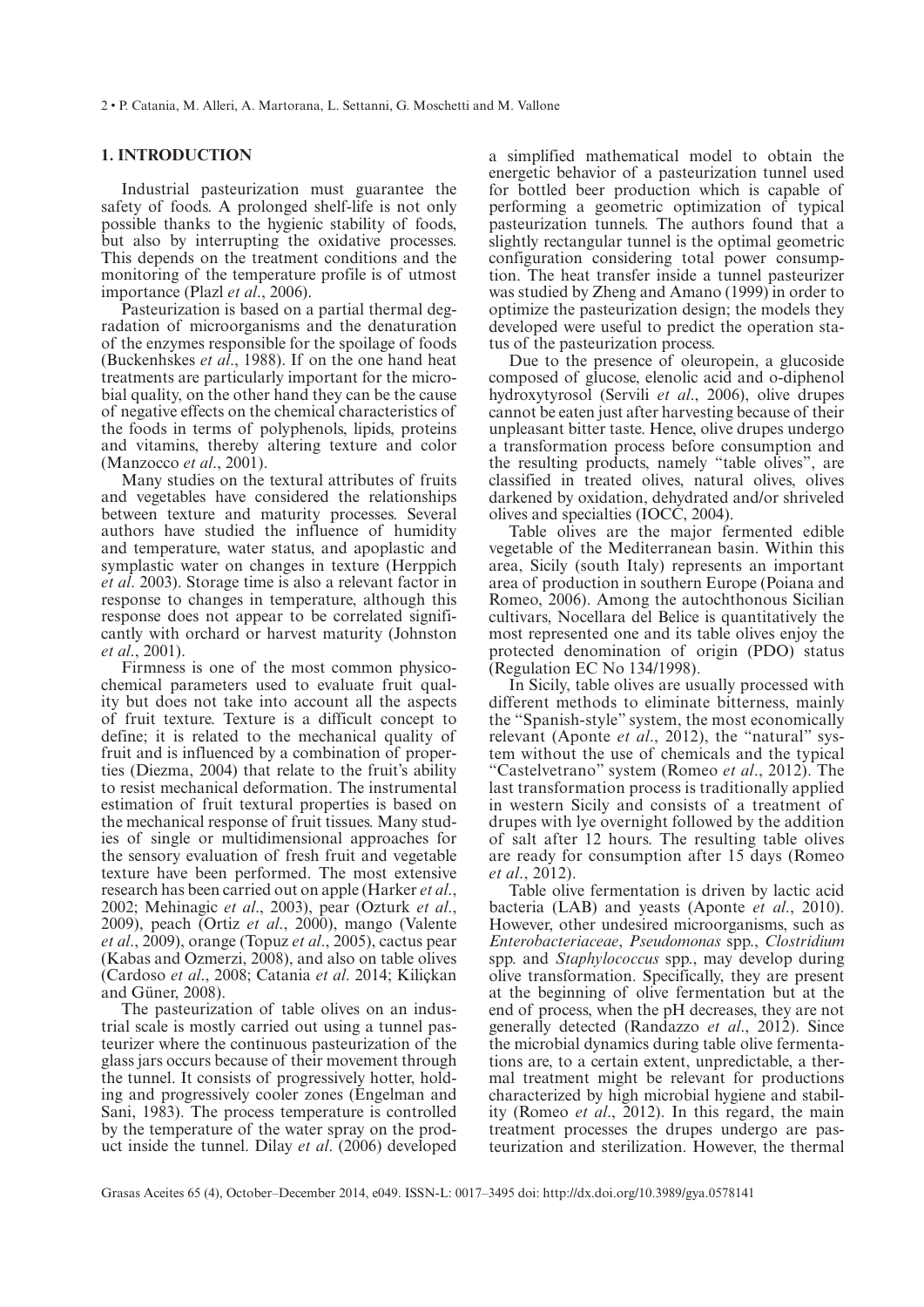treatments negatively affect the consistency and color of the final product (Romeo *et al*., 2009).

Today, process monitoring and control are fundamental requirements in the modern food industry. The automatic control of the main process parameters is essential for the rationalization of the process (Aiello *et al*., 2012; Carrara *et al*., 2005; Carrara *et al*., 2008; Catania *et al*., 2013a; Catania *et al*., 2013b). This requirement can also be considered valid in the tunnel pasteurizer regulation controlling pasteurization time and temperature.

The aim of this study was to evaluate the influence of temperature and time of pasteurization on several quality parameters of table olives of the Cv. Nocellara del Belice, packaged in glass jars and processed with a tunnel pasteurizer. After the selection of the right parameters for pasteurization which determine a good consistency of the pulp and the microbiological safety of the olives, the study continued at industrial scale applying that treatment in a tunnel pasteurizer and the table olives were evaluated during storage at 6, 12 and 15 months from packing.

## **2. MATERIALS AND METHODS**

## **2.1. Plant material**

The experimental tests were performed on Nocellara del Belice table olives harvested in October 2012; drupe characteristics (fruit and pit mass, fruit and pit longitudinal diameter, mesocarp mass and thickness) are summarized in Table 1. The fruit and pit mass were measured by an electronic balance to an accuracy of 0.01 g (ORMA, BC4000S, Italy); the fruit and pit diameter and the flesh thickness were measured by a digital micrometer caliper to an accuracy of 0.01 mm. The mesocarp thickness and mass represented 55% and 86% of the drupe, respectively; the consumer highly appreciates this kind of fruit flesh whose consistency, in terms of hardness, represents a primary qualitative aspect for this table olive.

Fruits were processed according to the "Castelvetrano" system, also called "dolcificata" in the local language. This method allows for a rapid debittering of the fruits that maintains good texture, green color and a distinctive taste of soda due to the NaOH

| Table 1. | Olive fruit characteristics |  |  |
|----------|-----------------------------|--|--|
|----------|-----------------------------|--|--|

solution that penetrates into the pulp. According to this method, olives, graded by size, are placed in plastic drums and treated with a 1.5–2.2% NaOH aqueous solution. The NaOH percentage mainly depends on olive size and degree of maturation. The immersion in the alkaline solution lasts a few hours and, after that dry salt is added in order to create a brine with a concentration of 6–7% (corresponding to 5–6 kg of NaCl in a 220 l volume drum). After 15 days of storage the product is ready for consumption.

The fruits processed in this study were packed in glass jars with 488 g gross weight, 300 g net weight and 160 g drained weight.

#### **2.2. Experimental tests**

The tests were carried out using a tunnel pasteurizer included in a plant for table olive processing and packing in glass jars.

The experiment was preliminarily carried out at laboratory scale in order to determine the optimal conditions of temperature and time for pasteurization that obtain the best results concerning consistency of the pulp and the microbiological safety of the table olives processed. These conditions were then applied at the industrial level using a tunnel pasteurizer.

## *2.2.1. Pasteurization at laboratory scale*

In the first part of our work, the pasteurization was carried out in a thermostatic bath using an automatic vertical autoclave model Alfa-Plus-10 (VWR International PBI, Italy). Four different treatments were applied, one for each of the pasteurization temperatures adopted: 65 °C, 75 °C, 85 °C and 95 °C. A control test was also carried out (test Tc, not pasteurized). Each test was conducted at 4, 8 and 12 min (Table 2).

# *2.2.2. Pasteurization at industrial scale*

Pasteurization at industrial scale was carried out with a one level tunnel pasteurizer (model Atlantic, TMCI Padovan, Italy) at a temperature of 75 °C for 8 min in the thermal center of the product (jars).

| TABLE 2. Tests of the pasteurization at laboratory scale |  |
|----------------------------------------------------------|--|
|----------------------------------------------------------|--|

| <b>Character</b>                                                                                               |                  | TABLE 2. TESTS OF THE DASIELITZATION AT IADOLATOLY SCAN |                      |                            |                       |
|----------------------------------------------------------------------------------------------------------------|------------------|---------------------------------------------------------|----------------------|----------------------------|-----------------------|
| Fruit longitudinal diameter [mm]                                                                               | $18.96 \pm 0.59$ |                                                         |                      | <b>Pasteurization time</b> |                       |
| Pit longitudinal diameter [mm]                                                                                 | $10.90 \pm 0.49$ | <b>Temperature</b>                                      | $4 \text{ min}$      | 8 min                      | $12 \text{ min}$      |
| Mesocarp thickness [mm]                                                                                        | $8.06 \pm 0.94$  | $T_c$ (control)                                         |                      |                            |                       |
| Fruit mass [g]                                                                                                 | $5.47 \pm 0.61$  | $65^{\circ}$ C                                          | $T_{65^{\circ}-4}$   | $T_{65^{\circ} - 8}$       | $T_{65^{\circ} - 12}$ |
| Pit mass [g]                                                                                                   | $0.86 \pm 0.17$  | $75^{\circ}$ C                                          | $T_{75^{\circ} - 4}$ | $T_{75^{\circ} - 8}$       | $T_{75^{\circ} - 12}$ |
| Mesocarp mass [g]                                                                                              | $4.61 \pm 0.54$  | $85^{\circ}$ C                                          | $T_{85^{\circ} - 4}$ | $T_{85^\circ.8}$           | $T_{85^{\circ}12}$    |
| With the continuous components of the continuous and all the continuous fields of the continuous sections of t |                  | $95^{\circ}$ C                                          | $T_{95^\circ-4}$     | $T_{.95^\circ R}$          | $T_{95^{\circ}12}$    |
|                                                                                                                |                  |                                                         |                      |                            |                       |

<sup>a</sup>Numeric values are means ± standard error of thirty replicates.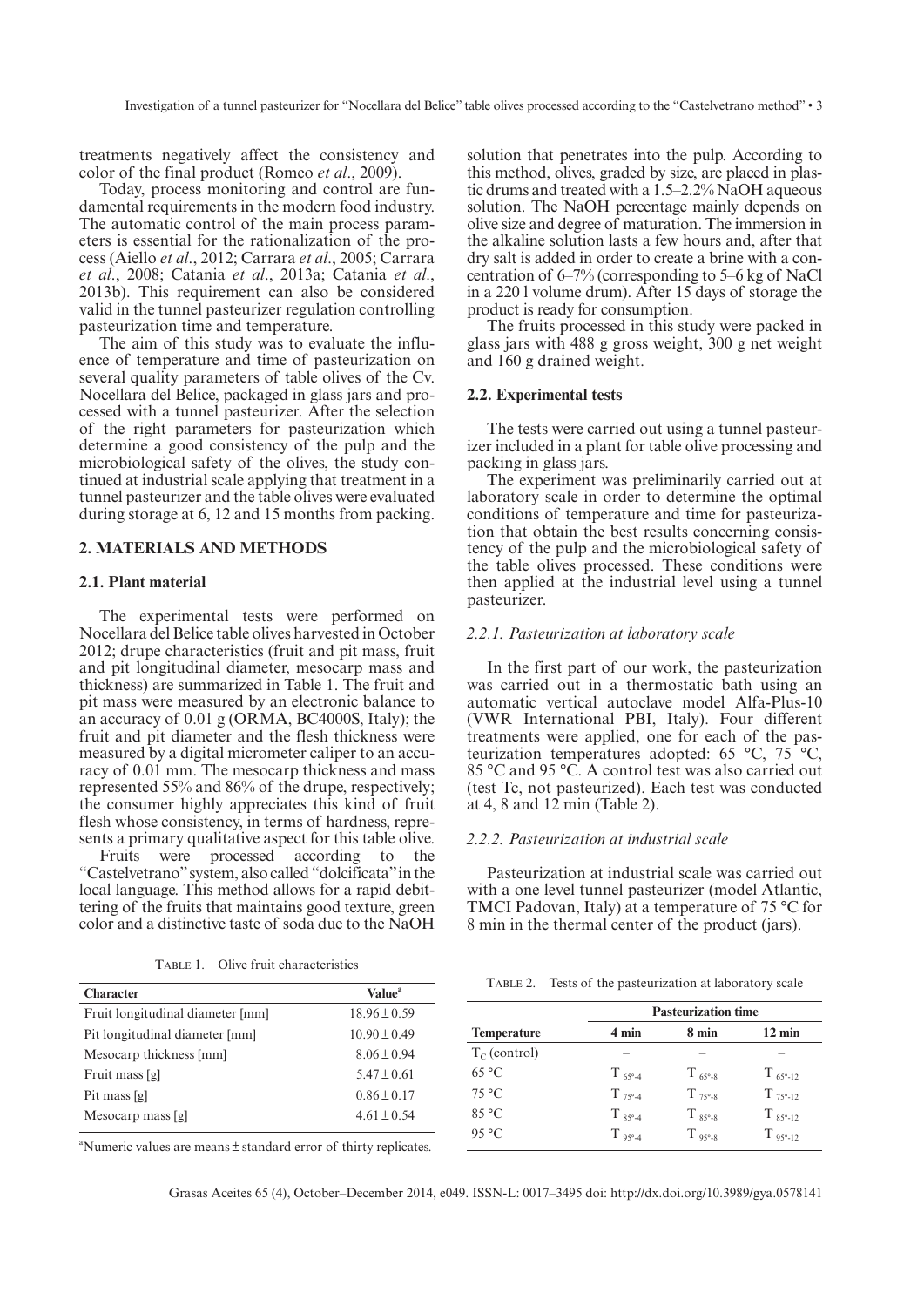The machine is a "rain type pasteurizer". During their advancement through the appropriate me chanical conveyor inside the tunnel, the glass jars are gradually brought to the maximum temperature of pasteurization with nebulized hot water at increasing thermal levels in succession. After this treatment, the jars are gradually cooled through a series of water sprays at decreasing thermal levels, and then they come out of the tunnel to go to the labeling machine. Typically there is a heating phase, with gradually increasing temperatures, as well as a longer step where the pasteurization at the desired conditions occurs; then the cooling steps, with gradually decreasing temperatures. The system allows for the application of uniform temperatures with a gradual transition of temperature without sudden changes that may cause thermal shock and consequent breakage of the jars. The total duration of the cycle of pasteurization adopted is 55 min including the time for heating and cooling.

The machine is made up of stainless steel modular elements, with a working capacity of about 1000 jars/h and 14  $m<sup>2</sup>$  effective surface. The single module is made up of a supporting frame on which the tunnel, representing the fixed structure, and the moving unit for the jar transport are set. The tunnel is insulated to reduce heat loss and is equipped with large doors that are also insulated and facilitate inspection and cleaning.

The module structure is designed to collect the dripping water into a stainless steel tank placed under it, for recycling. The centrifugal pump is placed in the lower part of the machine, outside the tanks; it provides water for the nozzles located at the top of the tunnel and ensures a uniform heating and cooling of the jars.

The advancement of the jars inside the tunnel occurs by means of a fixed and mobile system of grids on the entire base of the tunnel, where the jars are placed. The fixed grids are made up of groups of stainless steel parallel plates, arranged in the advancement direction of the jars, fixed to the structure of the machine and uniformly spaced. The mobile grids are placed in parallel with the fixed grids and interspersed among them; they are made up of a series of plates fixed to a movable structure which gives them progressive vertical-horizontal movements determining their uplift, advancement and moving down via eccentrics connected to a hydraulic cylinder.

The jars are introduced into the tunnel through a conveyor belt, then they are transferred onto the fixed grids; the upward movement of the plates raises the jars that advance from a given portion of the tunnel through the subsequent horizontal movement. Thanks to the movable plates that return to their original position, the jars are rested a little further on the fixed grids; then a new cycle of lifting, advancement and lowering starts with the next row of jars.

Water recycling is adopted to limit heat consumption, since the preheating and cooling zones at the same temperature are connected. In this way, the heat recovered is transferred from the jars outgoing to the water that will be used for preheating the incoming jars. Thus, the water from the first preheating stage is derived from the tank of the last cooling stage, and so on. Steam pipes connected with a steam generator are used to heat the water and to make up for the inevitable heat loss.

The pasteurizing machine is equipped with a central electrical control panel to regulate and control the cycle.

Temperature values during pasteurization were acquired through the mini-temperature logger EBI 11 T230 (Tectronik, Italy) located at the geometric center of the glass pot (Table 3). The detection time of 55 min, the maximum temperature (75 °C) and the range of data acquisition to 15 sec were set during the tests. The data sets were then transferred to a personal computer (PC) using the software Winlog.pro.

After performing pasteurization at industrial scale, the pulp texture, microbiological characteristics, color, pH and total titratable acidity of the table olives were evaluated. Samples were stored at room temperature and tested 6, 12 and 15 months after treatment; the tests were respectively named TP6, TP12 and TP15. The control was represented by olives just after pasteurization (TPC).

## **2.3. Mechanical tests for texture evaluation of olive fruits**

The mechanical tests to evaluate the olive fruits' texture were performed by compressing the olives using a mechanical dynamometer (Imada DPS 5R, USA) connected to an electronic stand (Imada MX2-500N–L, USA) and a PC for data download. Half of the pulp was removed through a blade dissecting the fruit according to the longest side and the drupe was placed on a steel plate. The fruit compression was obtained by means of a cylindrical

| TABLE 3. | Temperature data logger technical features |  |  |  |
|----------|--------------------------------------------|--|--|--|
|----------|--------------------------------------------|--|--|--|

| <b>Characteristic</b>      | <b>Value</b>                |
|----------------------------|-----------------------------|
| Temperature                | $0^{\circ} - 150^{\circ}$ C |
| Accuracy                   | $\pm 0.1$ °C                |
| Resolution                 | 0.01 °C                     |
| Data acquisition speed     | $1s - 24h$                  |
| Memory                     | $15.000$ values             |
| Operating temperature      | $0^{\circ} - 150^{\circ}$ C |
| Sensor                     | Pt 1000                     |
| Dimensions (without probe) | $Q$ 16.5 $\times$ 22 mm     |
| Probe dimensions           | $(2.3 \times 20)$ mm        |
|                            |                             |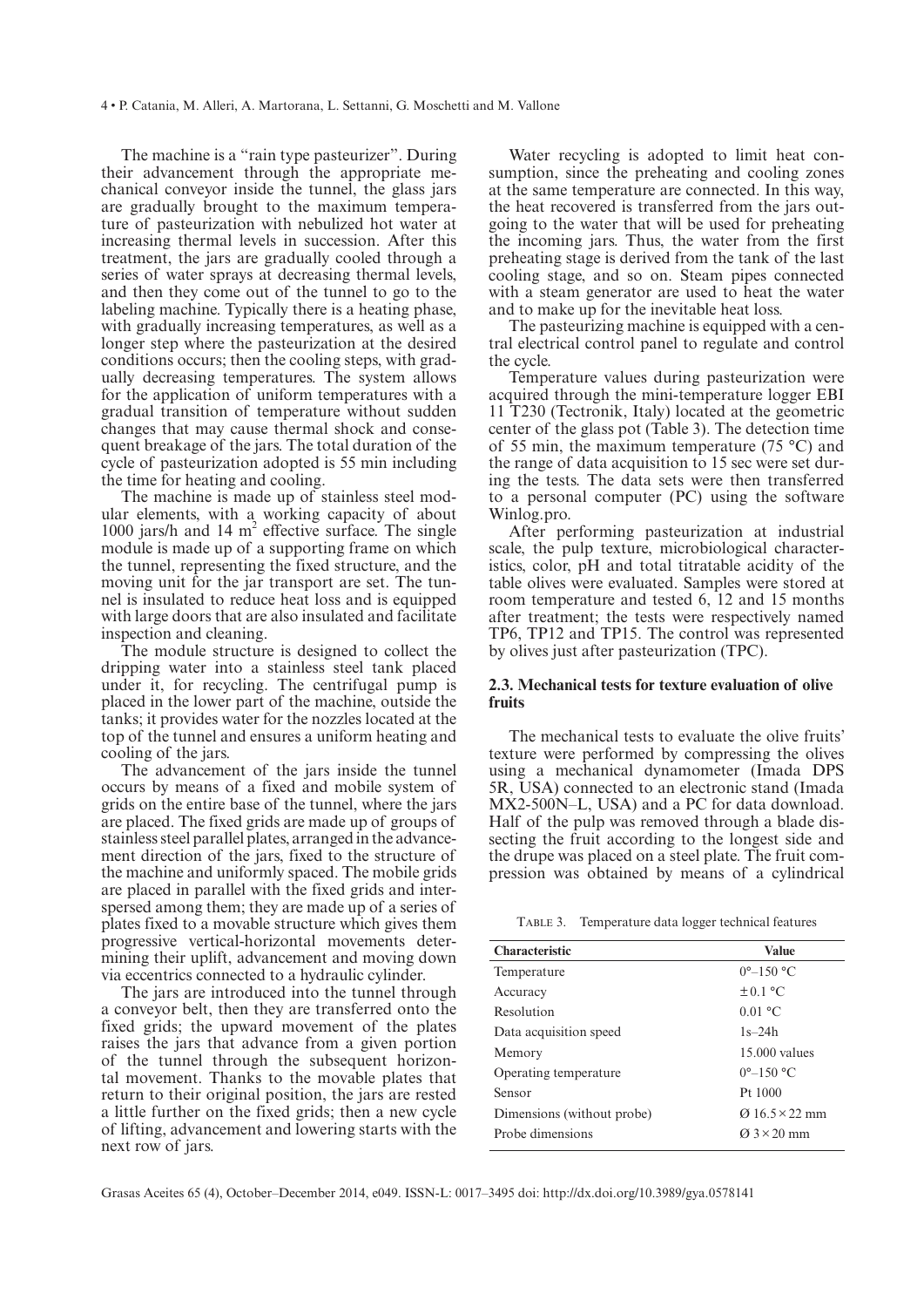steel plate of 16 mm in diameter, whose surface was disposed orthogonally to the minor axis of the olive. The test speed was set at  $0.125$  mm s<sup>-1</sup> keeping it constant during the tests. The compression force was recorded continuously along the entire olive pulp. In our analysis we considered the values corresponding to 0.5, 1.0, 1.5, 2.0, 2.5 and 3.0 mm depth going from the skin to the pit.

Compression tests were performed two months after laboratory pasteurization (time called  $t_1$ ) and after 6, 12 and 15 months after pasteurization at industrial scale. The tests were performed using twenty olives for each treatment.

## **2.4. Microbiological analysis**

Microbiological analyses were performed on 10 g of olives, diluted in a 90 ml physiological solution (0.9% NaCl) and homogenized for 2 min using a Stomacher (BagMixer 400, Interscience, Saint Nom, France). After decimal serial dilution, the microbial suspensions were plated and incubated as follows: total mesophilic count (TMC) on Plate Count Agar (PCA) incubated aerobically at 30 °C for 72 h; *Enterobacteriaceae* on Violet Red Bile Glucose Agar (VRBGA) incubated anaerobically at 37 °C for 24 h; yeasts and moulds on Dichloran Rose-Bengal Chloramphenicol agar base (DRBC) with the addition of Chloramphenicol Selective Supplement incubated aerobically at 30 °C for 48 h. All media and supplements were purchased from Oxoid. Analyses were carried out in triplicate.

# **2.5. Color determination**

Color was measured on four points of the olive surface of four drupes of each sample by means of a colorimeter (Chroma Meter CR-400C, Minolta, Osaka, Japan). The Hunter's scale parameters were determined: Chroma, Hue°, L\*, a\* and b\*.

# **2.6. pH and total titratable acidity (TTA)**

Values of pH were determined electrometrically using the pH meter BASIC 20 + (Crison Instrument S.A., Barcelona, Spain) and the total titratable acidity (TTA) was determined by titration with 0.1 N NaOH and expressed in terms of mmol/kg of flesh. Five grams of olives were diluted with  $45 \text{ ml}$ of distilled  $H_2O$  and homogenized with a Sorvall Omni-Mixer (Dupont Instruments, Newtown, CT) at the maximum speed for 4 min. Analyses were carried out in triplicate.

## **2.7. Statistical analysis**

Compression test data were analyzed by a general linear model (GLM) in order to build a statistical model describing the impact of more factors on

one dependent variable. The effects of olive sample, depth into the pulp and test and their interactions on the compression force values were analyzed; it was assumed that the errors follow a normal distribution. Compression force values obtained at different depths by compression tests on the olives were included in the model as the dependent variable, always considering olive sample, pulp depth and test as independent variables. The variable "olive sample" represents each of the twenty randomized samples (numbered 1 to 20) identified inside a glass jar. The variable "depth" is the depth inside the olive pulp at 0.5, 1.0, 1.5, 2.0, 2.5 and 3.0 mm from the skin to the pit. The variable "test" represents the test performed, corresponding to the different treatments applied at laboratory level (pasteurization temperatures of 65 °C, 75 °C, 85 °C and 95 °C and time of the treatment for 4, 8 and 12 min plus the control trial corresponding to non-pasteurized olives) or the different time of analysis after pasteurization (control, TP6, TP12 and TP15). Therefore, three input factors (olive sample, depth, and test) were included in the model and a response factor corresponding to compression force. The Durbin-Watson test was applied to determine significant correlations from the regression analysis. These statistical analyses were carried out by means of the statistical software package Statgraphics centurion, version XV, Statpoint Inc. (Warrenton, Va., 2005).

The microbiological, pH, TTA and color data were subjected to one-way analysis of variance to evaluate the effects of time and temperature of pasteurization. The Student "t" test was used for mean comparison. The post-hoc Tukey method was applied for pairwise comparison. The program used for these statistical analyses was Statistica 10 (StartSoft Inc. 1984–2011).

#### **3. RESULTS AND DISCUSSION**

#### **3.1. Pasteurization at laboratory scale**

#### *3.1.1. Compression tests*

Compression curves for the pasteurization lasting 4 min are reported in Fig. 1; tests  $T_{85^\circ-4}$  and  $T_{75^\circ-4}$ showed the highest compression force values (79.37 and 72.63 N, respectively), while tests  $T_{65^\circ-4}$  and  $T_{95^\circ-4}$ displayed values between 55 and 50 N. The results of the statistical analysis are reported in Table 4. The R-squared statistic indicated that the model fit the data well (90.6%); the standard deviation of the residuals was 7.4667, while the mean absolute error of 4.94996 is the average value of the residuals. The Durbin-Watson statistic tests did not indicate serial autocorrelation in the residuals (p>0.05).

With reference to the tests where pasteurization lasted 8 min (Fig. 2), the highest compression force value was 80 N for test  $T_{75^\circ}$ -8; then we have tests  $T_{95^\circ}$ -8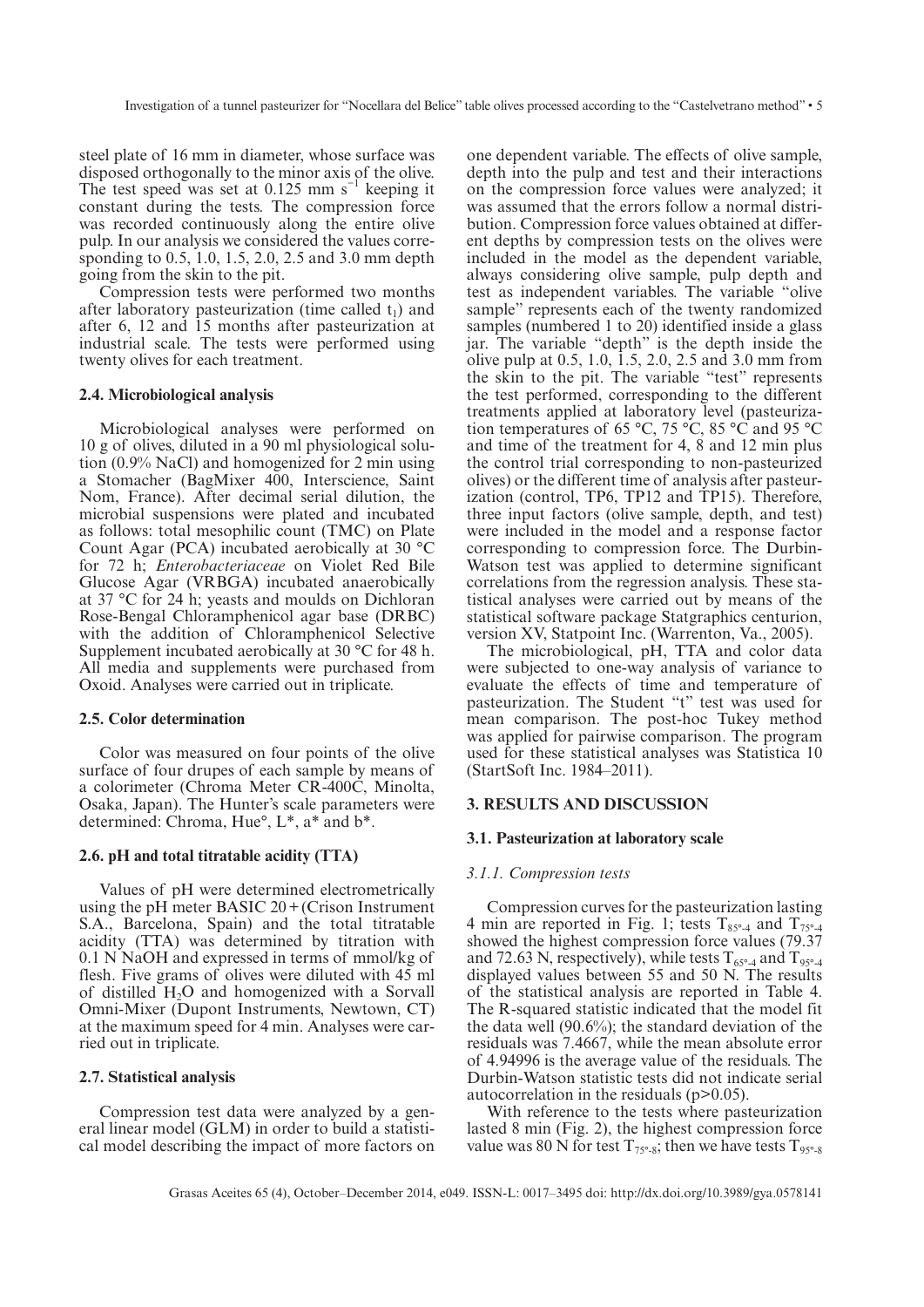| <b>Source</b>                | <b>Sum of Squares</b> | Df             | <b>Mean Square</b> | <b>F-Ratio</b> | <b>P-Value</b> |
|------------------------------|-----------------------|----------------|--------------------|----------------|----------------|
| Olive sample                 | 1663.22               | 19             | 184.802            | 3.31           | 0.0008         |
| Depth                        | 122223                | 5              | 24444.5            | 438.45         | 0.0000         |
| Test                         | 10421.7               | $\overline{4}$ | 2605.43            | 46.73          | 0.0000         |
| Depth*Test                   | 5876.43               | 20             | 293.821            | 5.27           | 0.0000         |
| Residual                     | 14551.2               | 261            | 55.7515            |                |                |
| <b>Statistical Parameter</b> | Value                 |                |                    |                |                |
| R-squared                    | 90.5961%              |                |                    |                |                |
| Standard error of est.       | 7.4667                |                |                    |                |                |
| Mean absolute error          | 4.94996               |                |                    |                |                |
| Durbin-Watson statistic      | $2.20557 (P=0.9625)$  |                |                    |                |                |

TABLE 4. Results of the analysis of variance (GLM) performed for compression force for pasteurization at laboratory scale lasting 4 min



FIGURE 1. Compression curves for pasteurization lasting 4 minutes and different temperatures. Data are reported as means of twenty replicates. Bars represent standard deviation of the mean.



FIGURE 2. Compression curves for pasteurization lasting 8 minutes and different temperatures. Data are reported as means of twenty replicates. Bars represent standard deviation of the mean.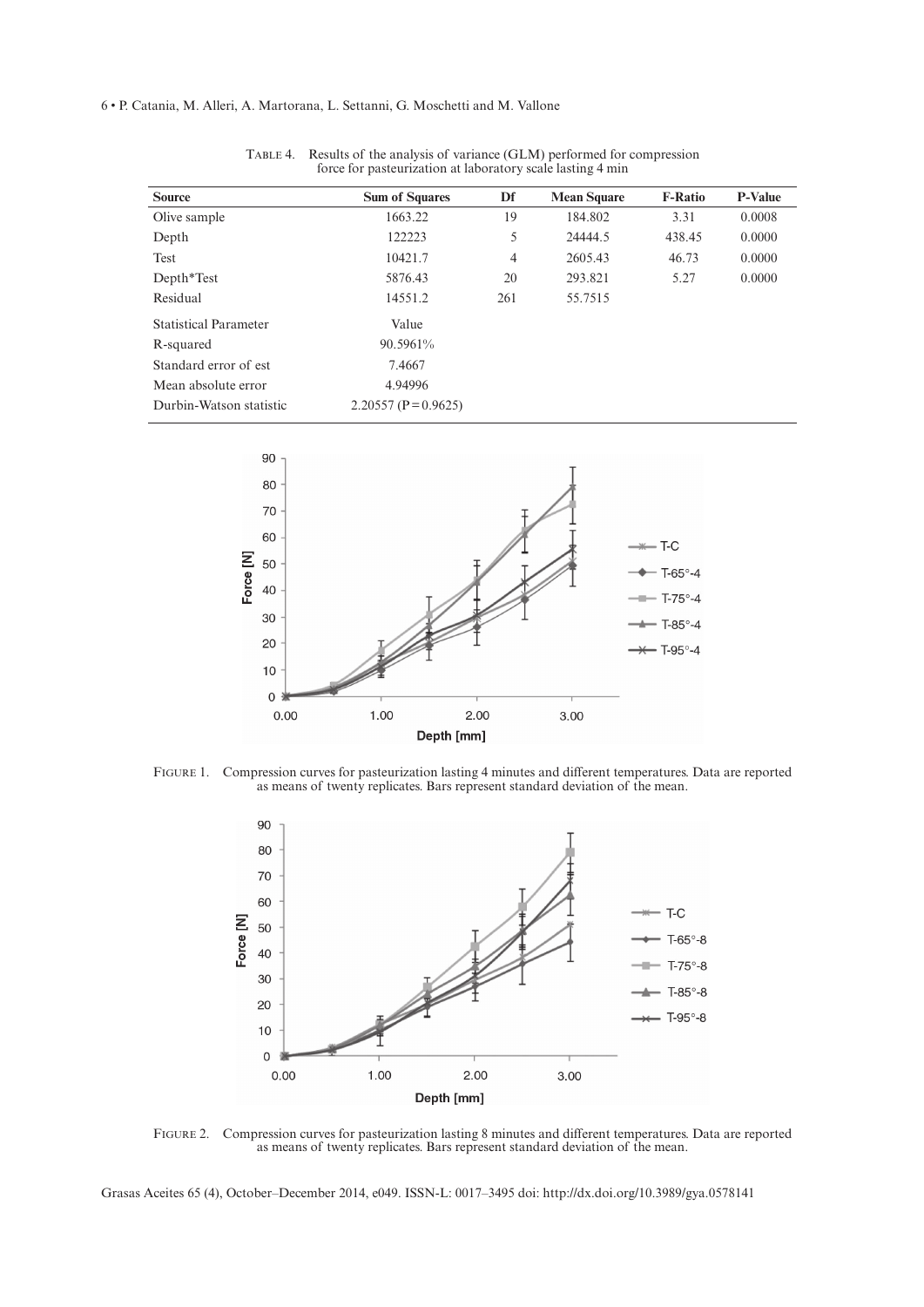and  $T_{85°-8}$  with values between 60 and 70 N and tests  $T_{65°-8}$  and Tc (not pasteurized) with values lower than 50 N. The R-Squared statistic indicates that the model as fit explained 87.9% of the variability in compression force values (Table 5); the standard error of the estimate showed the standard deviation of the residuals to be 8.25141 and the mean absolute error of 5.33732 was the average value of the residuals. With reference to the Durbin-Watson statistic, since the p-value was greater than 0.05, there was no indication of serial autocorrelation in the residuals.

The results presented in Fig. 3 show the compression curves for the pasteurization lasting 12 min; tests  $T_{75^\circ-12}$  and  $T_{85^\circ-12}$  showed the highest compression force values (75.53 and 71.11 N, respectively), while values between 60 and 50 N were registered for tests  $T_{95^\circ,12}$  and Tc. As shown in Table 6, the R-Squared statistic points out that the model as fit explained 89.6% of the variability in compression force values,

the standard error of the estimate showed the standard deviation of the residuals to be 7.82298 and the mean absolute error of 4.80556 was the average value of the residuals. The Durbin-Watson statistic indicated no serial autocorrelation in the residuals.

The values of the compression force agreed with those obtained by Kiliçkan and Güner (2008), who reported a mean value of 72.00 N on olives with physical characteristics similar to those used in our study.

Overall, the values of the compression force observed at 0–1.5 mm pulp layer were similar in all the tests, whereas the variability in the layer from 1.5 to 3.0 mm was higher (Table 7).

The heat treatment for 8 min allowed for obtaining drupes with compression force values greater than those registered at 4 and 12 min; in particular, statistically significant differences were found in the layer of the pulp from 1.5 to 3 mm between the test performed at 75 °C and the others.

TABLE 5. Results of the analysis of variance (GLM) performed for compression force for pasteurization at laboratory scale lasting 8 min

| <b>Source</b>                | <b>Sum of Squares</b> | Df  | <b>Mean Square</b> | <b>F-Ratio</b> | <b>P-Value</b> |
|------------------------------|-----------------------|-----|--------------------|----------------|----------------|
| Olive sample                 | 1415.4                | 19  | 157.267            | 2.31           | 0.0163         |
| Depth                        | 115564                | 5   | 23112.8            | 339.47         | 0.0000         |
| Test                         | 6458.18               | 4   | 1614.54            | 23.71          | 0.0000         |
| Depth*Test                   | 5865.64               | 20  | 293.282            | 4.31           | 0.0000         |
| Residual                     | 17770.4               | 261 | 68.0857            |                |                |
| <b>Statistical Parameter</b> | Value                 |     |                    |                |                |
| R-squared                    | 87.9173%              |     |                    |                |                |
| Standard error of est        | 8.25141               |     |                    |                |                |
| Mean absolute error          | 5.33732               |     |                    |                |                |
| Durbin-Watson statistic      | $1.91113 (P=0.2212)$  |     |                    |                |                |



FIGURE 3. Compression curves for pasteurization lasting 12 minutes and different temperatures. Data are reported as means of twenty replicates. Bars represent standard deviation of the mean.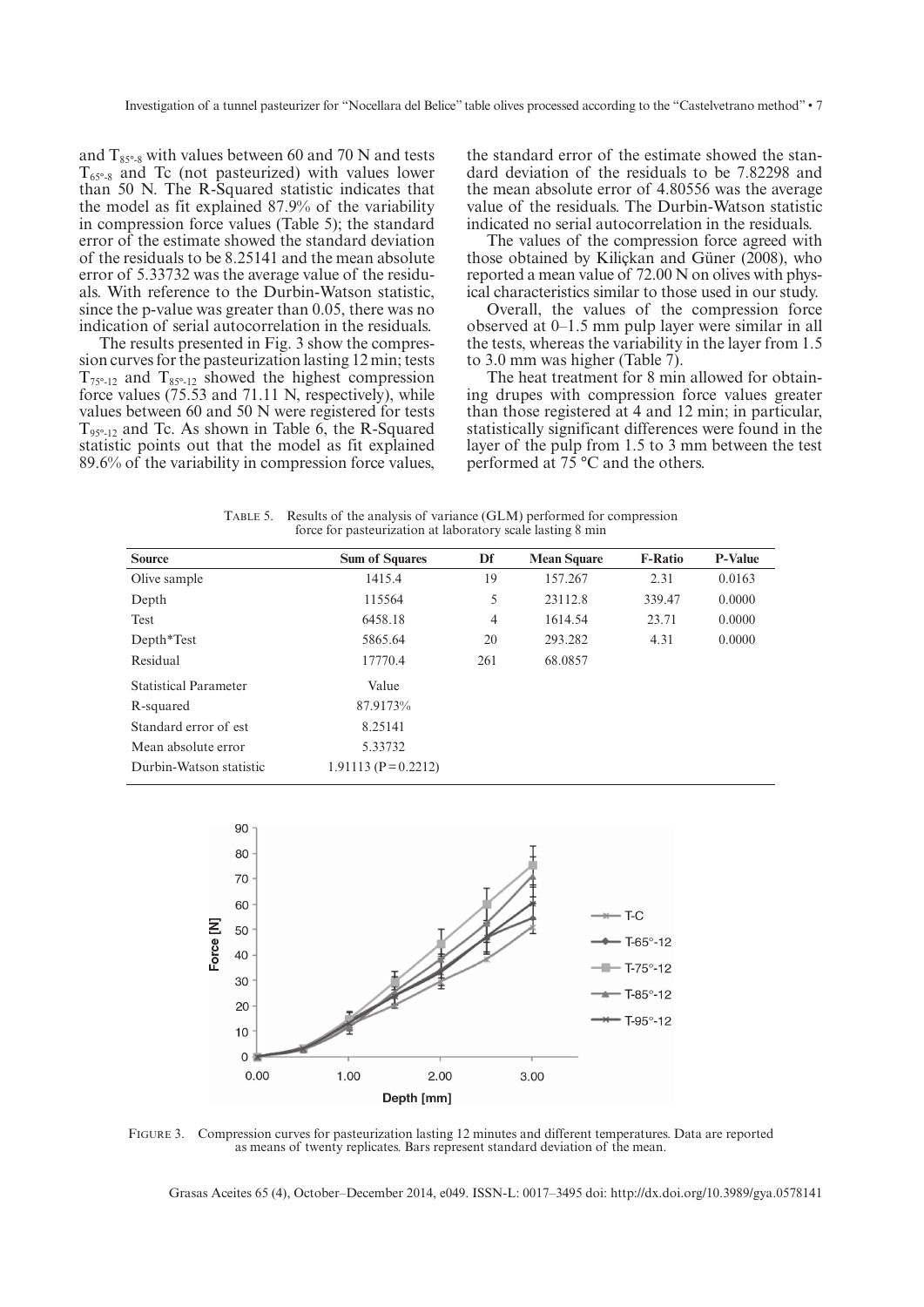| <b>Source</b>                | <b>Sum of Squares</b> | Df             | <b>Mean Square</b> | <b>F-Ratio</b> | <b>P-Value</b> |
|------------------------------|-----------------------|----------------|--------------------|----------------|----------------|
| Olive sample                 | 1094.91               | 19             | 121.657            | 1.99           | 0.0410         |
| Depth                        | 127923                | 5              | 25584.7            | 418.06         | 0.0000         |
| Test                         | 4914.24               | $\overline{4}$ | 1228.56            | 20.07          | 0.0000         |
| Depth*Test                   | 3690.62               | 20             | 184.531            | 3.02           | 0.0000         |
| Residual                     | 15972.9               | 261            | 61.1989            |                |                |
| <b>Statistical Parameter</b> | Value                 |                |                    |                |                |
| R-squared                    | 89.6007%              |                |                    |                |                |
| Standard error of est.       | 7.82298               |                |                    |                |                |
| Mean absolute error          | 4.80556               |                |                    |                |                |
| Durbin-Watson statistic      | $2.43837 (P=0.9999)$  |                |                    |                |                |

TABLE 6. Results of the analysis of variance (GLM) performed for compression force for pasteurization at laboratory scale lasting 12 min

TABLE 7. Compression force at different depths of the mesocarp for pasteurization lasting 4, 8 and 12 min at 65 °C, 75 °C, 85 °C and 95 °C

|                                  | Depth | Force [N]                     |                                |                               |                                 |  |
|----------------------------------|-------|-------------------------------|--------------------------------|-------------------------------|---------------------------------|--|
| <b>Pasteurization time [min]</b> | [mm]  | $65^{\circ}C$                 | $75^{\circ}C$                  | 85 °C                         | $95^{\circ}C$                   |  |
| $\overline{4}$                   | 0.50  | $1.95 \pm 0.68^{\text{a}}$    | $4.18 \pm 1.17^c$              | $2.94 \pm 0.61^b$             | $2.43 \pm 0.58$ <sup>ab</sup>   |  |
|                                  | 1.00  | $9.92 \pm 2.43^a$             | $17.31 \pm 3.77^{\rm b}$       | $12.82 \pm 2.66^a$            | $10.13 \pm 2.87$ <sup>a</sup>   |  |
|                                  | 1.50  | $19.28 \pm 5.30^a$            | $30.89 \pm 6.90^{\circ}$       | $26.84 \pm 3.40^{\rm bc}$     | $20.28 \pm 4.92$ <sup>a</sup> b |  |
|                                  | 2.00  | $26.26 \pm 6.63^a$            | $43.97 \pm 7.52^b$             | $43.26 \pm 6.14^b$            | $26.98 \pm 6.14$ <sup>a</sup>   |  |
|                                  | 2.50  | $36.52 \pm 7.33^a$            | $62.67 \pm 7.85^b$             | $61.27 \pm 6.87$ <sup>b</sup> | $38.20 \pm 6.26^a$              |  |
|                                  | 3.00  | $49.52 \pm 7.81$ <sup>a</sup> | $72.63 \pm 7.38$ <sup>bc</sup> | $79.37 \pm 7.60^{\circ}$      | $49.02 \pm 7.31^{ab}$           |  |
| 8                                | 0.50  | $2.66 \pm 0.94$ <sup>a</sup>  | $2.61 \pm 0.70^a$              | $2.91 \pm 0.68^a$             | $2.52 \pm 1.90^a$               |  |
|                                  | 1.00  | $10.04 \pm 2.23^{\text{a}}$   | $12.21 \pm 3.41^a$             | $11.95 \pm 2.17^a$            | $11.21 \pm 5.01^a$              |  |
|                                  | 1.50  | $19.07 \pm 3.75^{\mathrm{a}}$ | $26.71 \pm 4.03^b$             | $24.16 \pm 3.85^a$            | $22.78 \pm 4.98^a$              |  |
|                                  | 2.00  | $26.98 \pm 5.42^a$            | $42.50 \pm 6.18^b$             | $34.93 \pm 6.32^{\mathrm{a}}$ | $30.59 \pm 6.70^a$              |  |
|                                  | 2.50  | $35.81 \pm 7.68^a$            | $57.95 \pm 6.95^b$             | $48.82 \pm 6.31^a$            | $43.18 \pm 6.39^a$              |  |
|                                  | 3.00  | $44.32 \pm 7.24$ <sup>a</sup> | $79.08 \pm 7.64^b$             | $62.64 \pm 7.88^{\text{a}}$   | $55.64 \pm 6.83$ <sup>a</sup>   |  |
| 12                               | 0.50  | $3.76 \pm 1.10^a$             | $3.37 \pm 1.02^a$              | $2.78 \pm 0.57$ <sup>a</sup>  | $2.43 \pm 1.01^a$               |  |
|                                  | 1.00  | $14.13 \pm 3.49^a$            | $14.81 \pm 3.38^a$             | $11.55 \pm 2.38^a$            | $9.36 \pm 2.71^a$               |  |
|                                  | 1.50  | $24.16 \pm 3.81^a$            | $29.45 \pm 4.38$ <sup>a</sup>  | $25.54 \pm 6.16^a$            | $20.67 \pm 2.81^a$              |  |
|                                  | 2.00  | $34.25 \pm 6.20^a$            | $44.52 \pm 5.65^{\rm b}$       | $38.37 \pm 6.98^{ab}$         | $31.17 \pm 6.30^a$              |  |
|                                  | 2.50  | $46.80 \pm 6.29$ <sup>a</sup> | $60.19 \pm 6.41^b$             | $52.63 \pm 7.21^{ab}$         | $48.20 \pm 5.61^a$              |  |
|                                  | 3.00  | $54.70 \pm 6.03^{\circ}$      | $75.53 \pm 7.55^{\rm b}$       | $71.11 \pm 7.95^{ab}$         | $68.14 \pm 6.44^{ab}$           |  |

Data are reported as means of twenty replicates ± standard deviation. Values in each row having different letters (a–c) are significantly different from one another at p<0.05 (Tukey's test).

# *3.1.2. Microbiological analysis*

*Enterobacteriaceae* were not detected at t<sub>0</sub>, while yeasts and molds showed values below the detection threshold (<1 Log CFU  $g^{-1}$ ). TMC reached its maximum value in the control trial TC (6.0 Log CFU  $g^{-1}$ ) and decreased according to the increase in temperature and time of treatment (1.70 Log CFU  $g^{-1}$  at  $T_{85°-4}$ ). The exposure of samples at temperature/time

over  $T_{85°-8}$  showed microbial loads below the detection threshold (Table 8).

*Enterobacteriaceae* were not present after 2 months of storage  $(t_1)$ . Yeasts and molds reached their maximum concentrations in TC (6.48 Log CFU  $g^{-1}$ ) and the values decreased following the increase in temperature and time (2.70 Log CFU  $g^{-1}$  at T<sub>75°-4</sub>). Values below the detection level were recorded with treatments over  $T_{75^\circ-8}$ . TMC at  $t_1$  reached the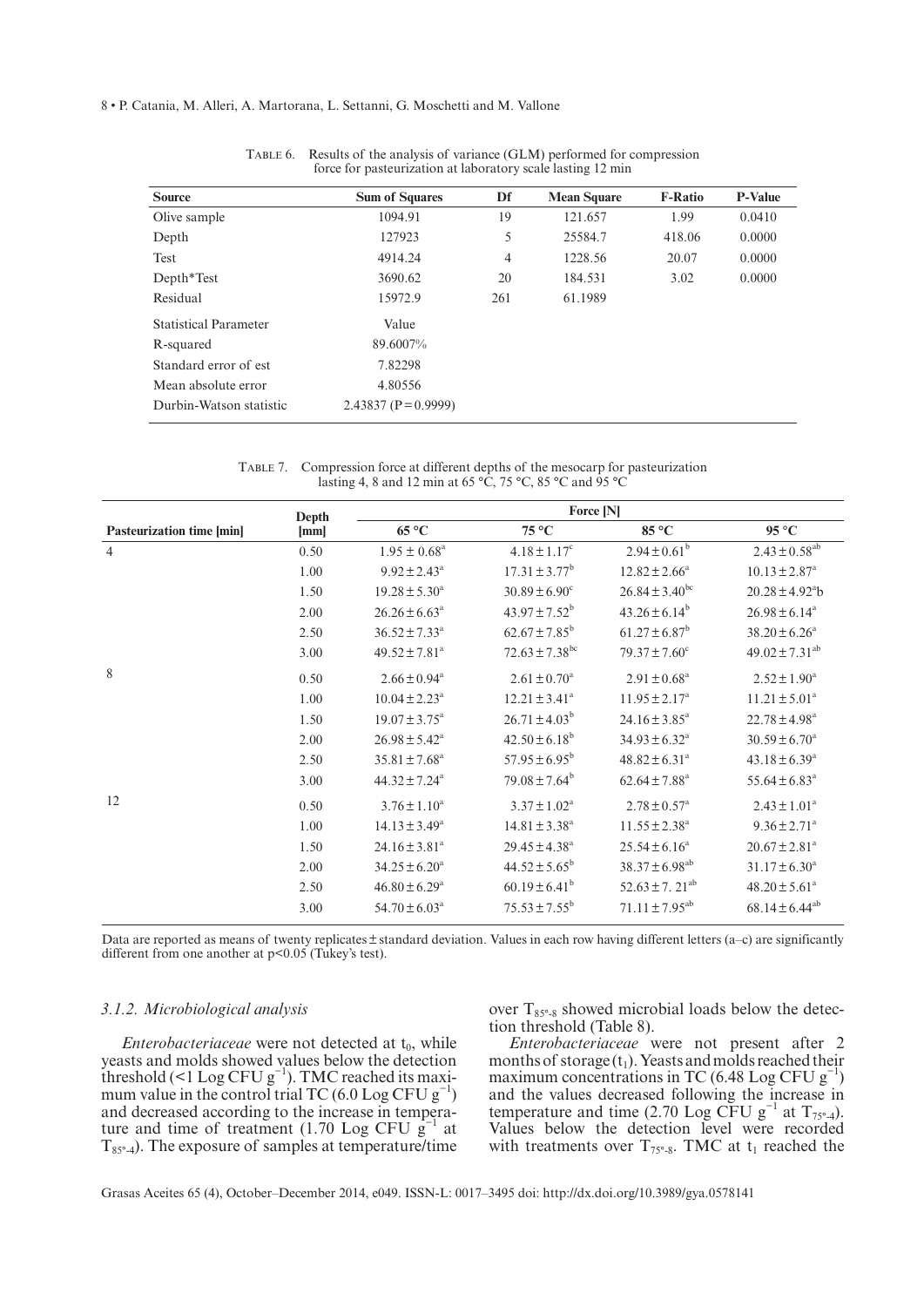Investigation of a tunnel pasteurizer for "Nocellara del Belice" table olives processed according to the "Castelvetrano method" • 9

| <b>Test</b>              | <b>Total mesophilic</b><br>count (TMC) | <b>Yeasts and</b><br>moulds | <b>Enterobacteriaceae</b> | рH                           | <b>TTA</b>        |
|--------------------------|----------------------------------------|-----------------------------|---------------------------|------------------------------|-------------------|
| $T_{\rm C}$              | $6.00 \pm 0.13$ <sup>a</sup>           | $\leq l^a$                  | $0^{\rm a}$               | $4.51 \pm 0.01^a$            | $8.00 \pm 1.00^a$ |
| $T_{65^\circ-4}$         | $5.84 \pm 0.25$ <sup>a</sup>           | $\leq l^a$                  | $0^{\rm a}$               | $4.47 \pm 0.03$ <sup>a</sup> | $6.00 \pm 1.00^a$ |
| $T_{65°-8}$              | $5.74 \pm 0.34$ <sup>a</sup>           | $\leq$ <sup>1</sup>         | $0^a$                     | $4.52 \pm 0.01^a$            | $6.00 \pm 1.00^a$ |
| $T_{65^{\circ}-12}$      | $5.18 \pm 0.11^b$                      | $\leq l^a$                  | $0^a$                     | $4.52 \pm 0.01^a$            | $6.00 \pm 1.00^a$ |
| $T_{75^{\circ}-4}$       | $4.70 \pm 0.27^b$                      | $\leq l^a$                  | $0^a$                     | $4.51 \pm 0.04^a$            | $7.00 \pm 0.60^a$ |
| $T_{75^{\circ} - 8}$     | $3.83 \pm 0.43^b$                      | $\leq l^a$                  | $0^a$                     | $4.50 \pm 0.02^a$            | $7.00 \pm 0.60^a$ |
| $T_{75^{\circ}-12}$      | $3.48 \pm 0.36^b$                      | $\leq$ <sup>1</sup>         | $0^a$                     | $4.47 \pm 0.01^a$            | $6.00 \pm 0.60^a$ |
| $T_{85^\circ-4}$         | $1.70 \pm 0.28^b$                      | $\leq$ <sup>1</sup>         | $0^{\rm a}$               | $4.46 \pm 0.01^a$            | $6.00 \pm 0.60^a$ |
| $T_{85^\circ-8}$         | $\leq l^{\mathrm{b}}$                  | $\leq$ <sup>1</sup>         | $0^a$                     | $4.52 \pm 0.02^a$            | $6.00 \pm 0.60^a$ |
| $T_{85^{\circ}-12}$      | $\leq l^{\mathrm{b}}$                  | $\leq$ <sup>1</sup>         | $0^a$                     | $4.61 \pm 0.01^{\circ}$      | $6.00 \pm 0.60^a$ |
| $T_{95^\circ-4}$         | $\leq l^{\mathrm{b}}$                  | $\leq l^a$                  | $0^a$                     | $4.54 \pm 0.00^a$            | $6.00 \pm 0.60^a$ |
| $T_{95^\circ-8}$         | $\leq l^{\mathrm{b}}$                  | $\leq l^a$                  | $0^a$                     | $4.49 \pm 0.01^a$            | $7.00 \pm 0.60^a$ |
| $T_{95^{\circ}-12}$      | $\leq l^{\mathrm{b}}$                  | $\leq$ <sup>1</sup>         | $0^a$                     | $4.59 \pm 0.03$ <sup>a</sup> | $6.00 \pm 1.00^a$ |
| Statistical significance | $\ast$                                 | NS                          | <b>NS</b>                 | *                            | $\ast$            |

TABLE 8. Microbial (Log CFU  $g^{-1}$ ) and chemical characteristics of Nocellara del Belice olives subjected to different laboratory scale pasteurization treatments at  $t_0$ 

Lowercase (a, b) letters indicates different statistical significances according to Tukey's test at P values of 0.05. <sup>a</sup>P value: \*P≤0.05; NS not significant.

> TABLE 9. Microbial (Log CFU  $g^{-1}$ ) and chemical characteristics of Nocellara del Belice olives subjected to different laboratory scale pasteurization treatments at  $t_1$

| <b>Test</b>              | <b>Total mesophilic</b><br>count (TMC) | <b>Yeasts and</b><br>moulds  | <b>Enterobacteriaceae</b> | pH                           | <b>TTA</b>               |
|--------------------------|----------------------------------------|------------------------------|---------------------------|------------------------------|--------------------------|
| $T_{\rm C}$              | $7.49 \pm 0.13$ <sup>a</sup>           | $6.48 \pm 0.24$ <sup>a</sup> | $0^a$                     | $4.80 \pm 0.00^a$            | $20.00 \pm 0.60^{\circ}$ |
| $T_{65^{\circ}4}$        | $7.04 \pm 0.25$ <sup>a</sup>           | $5.34 \pm 0.11^b$            | $0^a$                     | $4.71 \pm 0.01^a$            | $22.00 \pm 0.60^a$       |
| $T_{65°-8}$              | $6.65 \pm 0.34$ <sup>a</sup>           | $4.87 \pm 0.15^b$            | $0^a$                     | $4.69 \pm 0.01$ <sup>a</sup> | $22.00 \pm 0.60^a$       |
| $T_{65^{\circ}-12}$      | $6.11 \pm 0.11^b$                      | $3.67 \pm 0.36^b$            | $0^a$                     | $4.72 \pm 0.01^a$            | $24.00 \pm 0.40a$        |
| $T_{75^{\circ}4}$        | $5.93 \pm 0.27^b$                      | $2.70 \pm 0.29^b$            | $0^a$                     | $4.70 \pm 0.01^{\circ}$      | $28.00 \pm 1.00^b$       |
| $T_{75^\circ-8}$         | $5.81 \pm 0.43^b$                      | $\leq l^{\mathrm{b}}$        | $0^a$                     | $4.63 \pm 0.00^a$            | $26.00 \pm 0.60^{\circ}$ |
| $T_{75^{\circ}-12}$      | $5.11 \pm 0.36^b$                      | $\leq l^{\mathrm{b}}$        | $0^a$                     | $4.72 \pm 0.02^{\text{a}}$   | $36.00 \pm 0.00^b$       |
| $T_{85^{\circ}4}$        | $4.81 \pm 0.28^b$                      | $\leq l^{\mathrm{b}}$        | $0^a$                     | $4.74 \pm 0.01^a$            | $32.00 \pm 0.60^b$       |
| $T_{85^\circ-8}$         | $4.25 \pm 0.17^b$                      | $\leq l^{\mathrm{b}}$        | $0^a$                     | $4.74 \pm 0.00^{\rm b}$      | $32.00 \pm 0.00^{\rm b}$ |
| $T_{85^{\circ}-12}$      | $3.90 \pm 0.10^b$                      | $\leq l^{\mathrm{b}}$        | $0^a$                     | $4.68 \pm 0.02$ <sup>a</sup> | $31.00 \pm 1.00^b$       |
| $T_{95^\circ-4}$         | $3.00 \pm 0.20^b$                      | $\leq l^{\mathrm{b}}$        | $0^a$                     | $4.74 \pm 0.00^a$            | $28.00 \pm 0.60^{\circ}$ |
| $T_{95^\circ.8}$         | $1.71 \pm 0.23^b$                      | $\leq l^{\mathrm{b}}$        | $0^a$                     | $4.57 \pm 0.00^{\circ}$      | $28.00 \pm 1.00^b$       |
| $T_{95^{\circ}-12}$      | $\leq l^{\mathrm{b}}$                  | $\leq l^{\mathrm{b}}$        | O <sup>a</sup>            | $4.61 \pm 0.00^b$            | $26.00 \pm 0.00^b$       |
| Statistical significance | $\ast$                                 | $\ast$                       | <b>NS</b>                 | *                            | $\ast$                   |

Lowercase (a, b) letters indicates different statistical significances according to Tukey's test at P values of 0.05. <sup>a</sup>P value: \*P≤0.05; NS not significant.

highest level in the control trial (7.49 Log CFU  $g^{-1}$ ); the increase in temperature and time of treatment determined a reduction in the levels until 1.71 Log CFU  $g^{-1}$  at T<sub>95°-8</sub>. Values below the detection threshold were observed after exposure at  $T_{95^\circ,12}$ (Table 9). Mesophilic bacteria, yeasts and molds decreased until values below the detection threshold

by increasing the temperature. The results obtained showed a direct correlation between temperature and microbiological load. No previous studies evaluated the effects of different temperature/time combinations on the microbiological characteristics of table olives. However, Sánchez-Gómez *et al*. (2013), who treated olive paté at 80 °C for 20 min,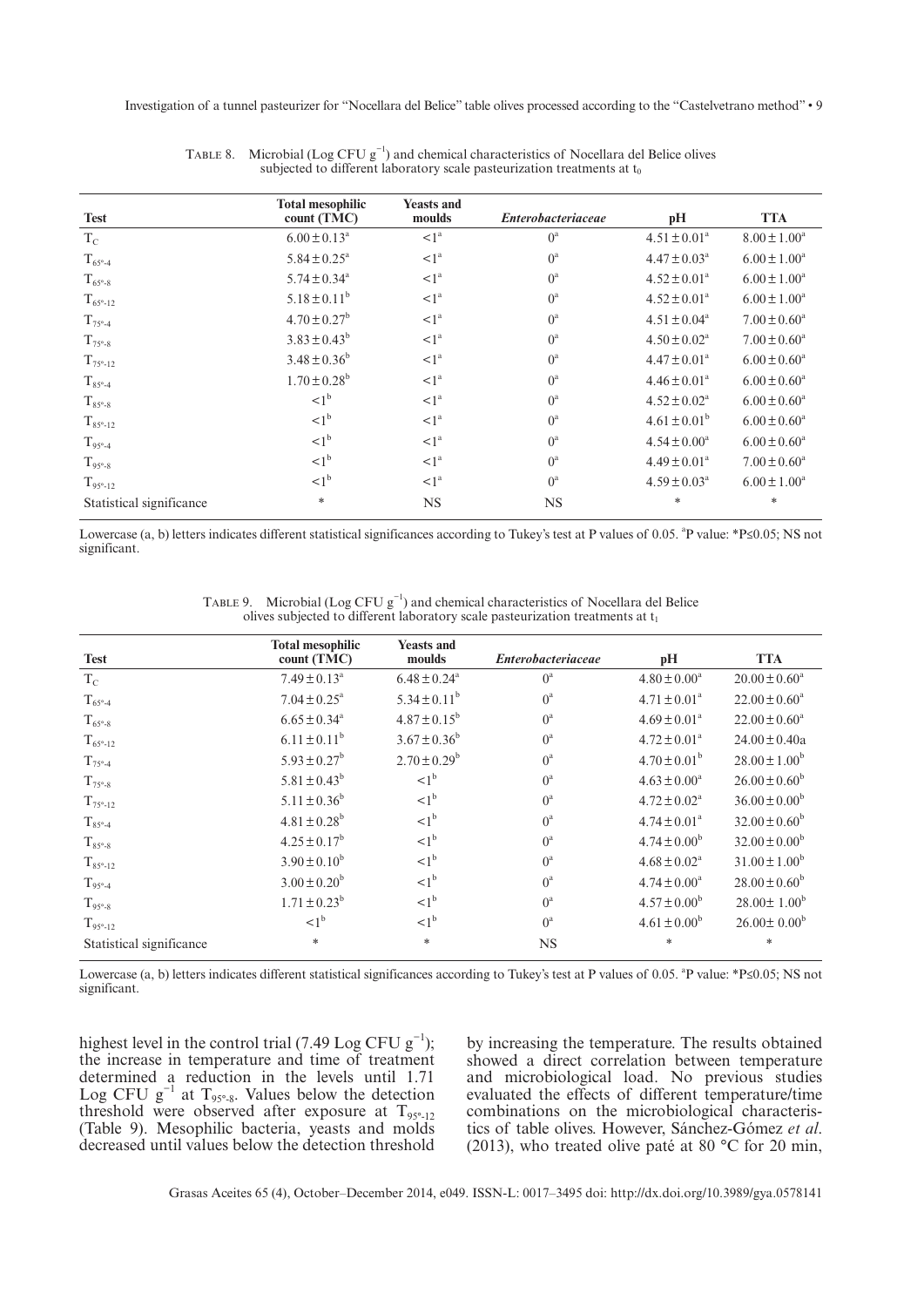observed a concentration of 3.8 Log CFU  $g^{-1}$  mesophilic bacteria after one day from treatment, while *Enterobacteriaceae*, yeasts and molds were below the detection level; but after 30 days of refrigerated storage, mesophilic bacteria decreased and yeasts and molds increased, confirming that a monitoring of the microbial populations over time is necessary.

## *3.1.3. pH and TTA*

The thermal treatment did not determine significant variations in pH or TTA at  $t_0$  (Table 8). However, after 2 months' storage (Table 9), relevant changes were registered for both parameters. In general, pH values were inversely correlated with TTA data, because pH decreased with increasing temperatures and treatment time exposure, and, on the contrary, TTA increased. The most significant variations in TTA were obtained after applying the treatment at 75 °C.

#### **3.2. Pasteurization at industrial scale**

#### *3.2.1. Tunnel pasteurizer control*

Figure 4 shows the experimental time-temperature data of the table olives packed in jars and submitted to pasteurization treatment at  $75^{\circ}$ C for a total time of 55 minutes. During the first five min the temperature gradually reached 72 °C, followed by the effective pasteurization phase lasting 25 min. The temperature remained stable at 75 °C for 8 min at the thermal center of the product; then the temperature was decreased to 58 $\degree$ C until the cooling phase started. Cooling was divided into two sub-phases: the first step with a 7.8 °C temperature decrease and the second step with temperature reaching about 18 °C at the end of the cycle.

#### *3.2.2. Compression tests*

The compression force values monitored during storage (Fig. 5) showed an increase from the skin to the central part of the olive pulp; till 2.0 mm the compression force values did not differ among the tests, while the curves began to differentiate deeper into the pulp. In particular, statistically significant differences were found among the four tests from 3.0 mm of depth.

The curves showed a decrease in flesh firmness during storage, and these results are in accordance with those reported by Sanchez-Gomez et al. (2013). The maximum value was 98.7 N for the control at 4.00 mm; at the same depth, the value 84.2 N was registered for test TP6 with a 14% reduction, 72.5 N for test TP12 with a 26% reduction, and 64.2 N for test TP15 with a 35% reduction compared to the control test. The results of the statistical analysis are reported in table 10. The highest p-value was 0.2775, belonging to depth-test interaction. The R-squared statistic indicated that the model fit the data well; the standard deviation of the residuals was 5.62376,while the average value was 3.65868. The Durbin-Watson statistic showed no serial autocorrelation in the residuals.

## *3.2.3. Microbiological aspects*

The application of the treatment 75 °C for 8 min, carried out in the tunnel pasteurizer, determined an effective reduction in all the microbial groups monitored in this study (results not shown). Although TMC before treatment was around  $10^6$  CFU  $g^{-1}$ , no detectable levels of any bacterial or fungal population were found after pasteurization. These results were observed also during storage at 6, 12 and



FIGURE 4. Time–temperature data acquired during the industrial pasteurization (interval of time 15 s) with the data logger. Temperature course in the center of the table olive jars.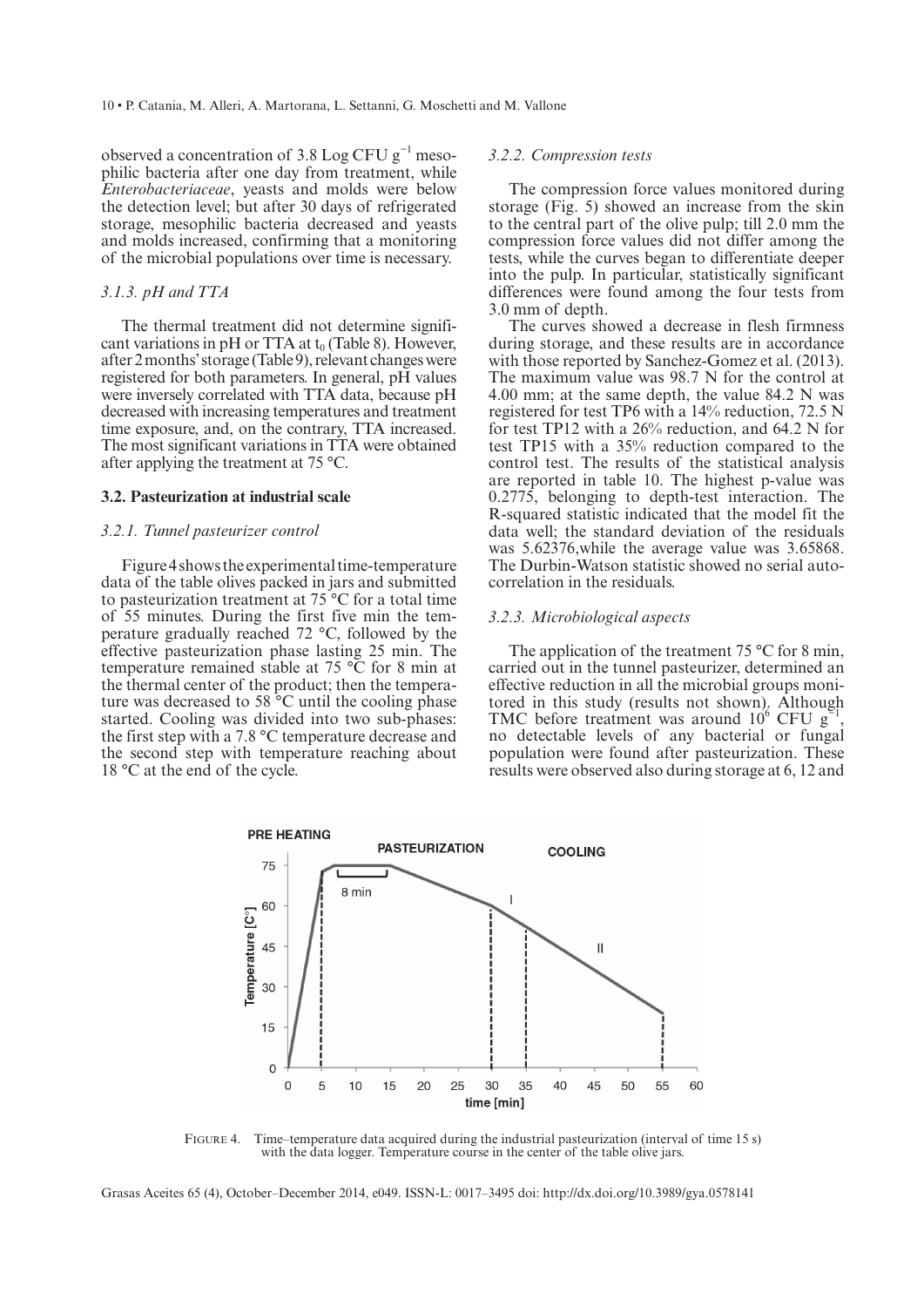Investigation of a tunnel pasteurizer for "Nocellara del Belice" table olives processed according to the "Castelvetrano method" • 11



FIGURE 5. Compression force values measured in the monitoring period for the four tests.

15 months, confirming the efficacy of the treatment applied for the hygiene of the table olives processed in this study; in fact, detectable levels of yeasts have been reported for Nocellara del Belice table olives obtained with the "Castelvetrano" method (Romeo *et al*., 2012).

# *3.2.4. pH and TTA*

Table 11 reports the data registered for pH and TTA during the industrial experimentation. The pH decreased significantly during storage, reaching the lowest value (4.21) after 15 months (TP15). Based on the observations of the laboratory scale pasteurization, as expected, TTA increased with storage time. The pH decrease can be due to a reequilibration of acid compounds between olives and brines (Pradas *et al*., 2012), even though Romeo

*et al*. (2009) stated that the pH of table olives pasteurized at 75 °C changed depending on the type of cover brine.

# *3.2.5. Color*

Color is a quality parameter well considered by consumers. Thus, unlike the pasteurization carried out at laboratory scale the one performed with the industrial pasteurizer was also evaluated for its effect on the olive color. Regardless of storage time, the parameters b\* and Chroma were almost comparable for all samples, while the  $L^*$  and  $a^*$  values displayed soon after treatment were different from those registered during storage, even though the values registered at TP6, TP12 and TP15 were not statistically different from one another. Regarding the Hue° parameter, only the values at  $T_{P6}$  and  $T_{P12}$  months

| TABLE 10. |  |                                                                | Results of the analysis of variance (GLM) performed for |
|-----------|--|----------------------------------------------------------------|---------------------------------------------------------|
|           |  | compression force of olive treated with the tunnel pasteurizer |                                                         |

| <b>Source</b>                | <b>Sum of Squares</b> | Df  | <b>Mean Square</b> | <b>F-Ratio</b> | <b>P-Value</b> |
|------------------------------|-----------------------|-----|--------------------|----------------|----------------|
| Olive sample                 | 2970.56               | 19  | 156.345            | 4.94           | 0.0000         |
| Depth                        | 84002.2               | 7   | 16800.4            | 531.21         | 0.0000         |
| Test                         | 1600.4                | 3   | 533.467            | 16.87          | 0.0000         |
| Depth*Test                   | 563.559               | 21  | 37.5706            | 1.19           | 0.2775         |
| Residual                     | 13820.9               | 437 | 31.6267            |                |                |
| Total (corrected)            | 102958                | 479 |                    |                |                |
| <b>Statistical Parameter</b> | Value                 |     |                    |                |                |
| R-squared                    | 86.5762 %             |     |                    |                |                |
| Standard error of est.       | 5.62376               |     |                    |                |                |
| Mean absolute error          | 3.65868               |     |                    |                |                |
| Durbin-Watson statistic      | $2.47537 (P=1.0000)$  |     |                    |                |                |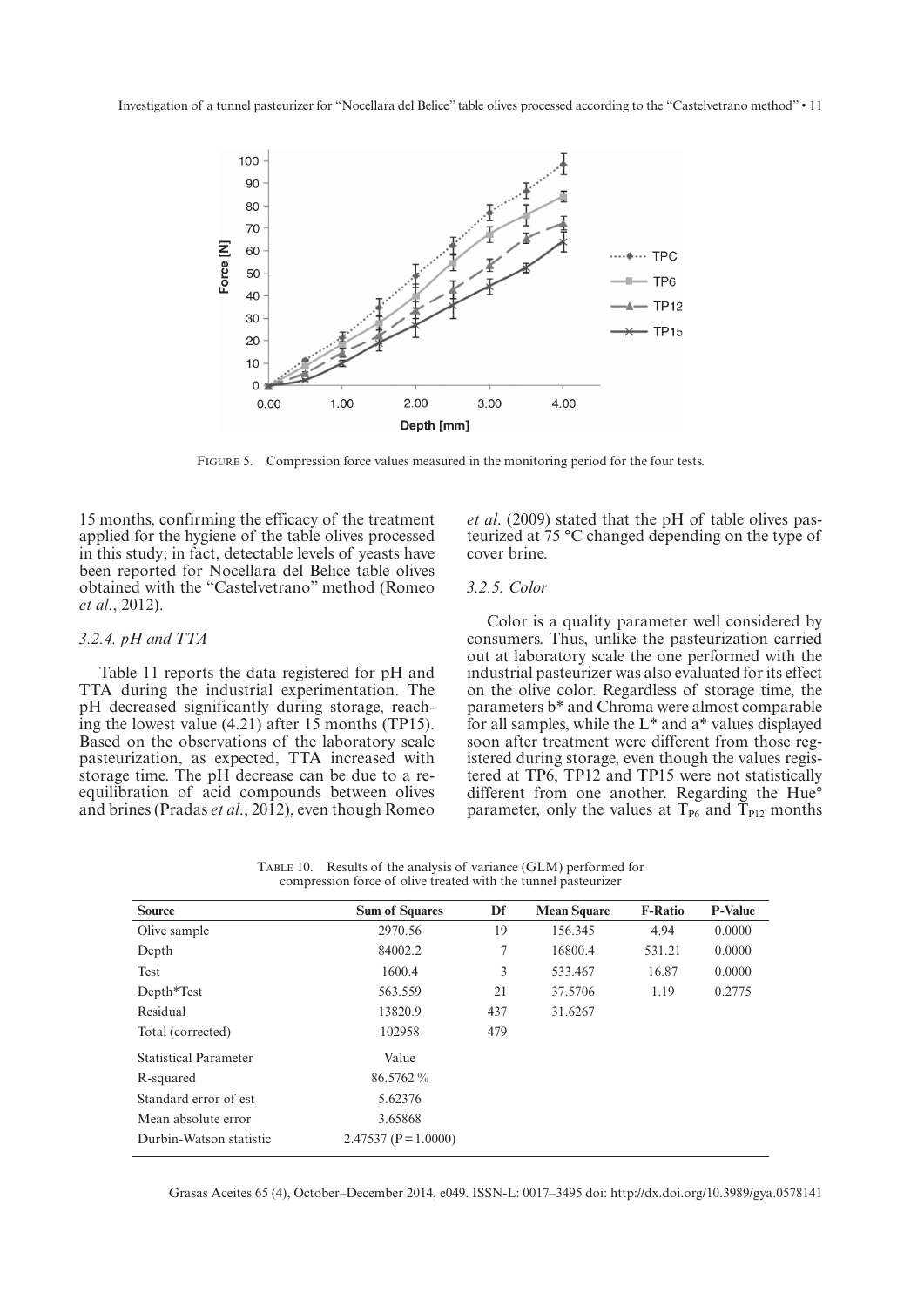| <b>Test</b>              | рH                      | TTA                      |
|--------------------------|-------------------------|--------------------------|
| <b>TPC</b>               | $4.69 \pm 0.01^a$       | $20.00 \pm 1.00^a$       |
| TP <sub>6</sub>          | $4.52 \pm 0.02^b$       | $24.00 \pm 0.00^{\rm b}$ |
| <b>TP12</b>              | $4.43 \pm 0.03^b$       | $32.00 \pm 1.00^b$       |
| <b>TP15</b>              | $4.21 \pm 0.01^{\rm b}$ | $42.00 \pm 1.00^b$       |
| Statistical significance | *                       | *                        |

TABLE 11. Chemical characteristics of Nocellara del Belice olives treated with the tunnel pasteurizer

Lowercase (a, b) letters indicates different statistical significances according to Tukey's test at P values of 0.05. <sup>a</sup> P value: \*P≤0.05; NS not significant.

TABLE 12. Color parameters of Nocellara del Belice olives treated with the tunnel pasteurizer

| <b>Test</b>     | $L^*(C)$          | $a^*(C)$       | $b^*(C)$          | <b>Chroma</b>     | $Hue^{\circ}$     |
|-----------------|-------------------|----------------|-------------------|-------------------|-------------------|
| <b>TPC</b>      | 53.7 <sup>a</sup> | $-6.2^{\circ}$ | 39.8 <sup>a</sup> | $40.3^{\rm a}$    | 98.8 <sup>a</sup> |
| TP <sub>6</sub> | $56.6^{b}$        | $-3.7^{b}$     | 41.9 <sup>a</sup> | $42.0^{\circ}$    | $95.1^{\circ}$    |
| <b>TP12</b>     | 56.9 <sup>b</sup> | $-3.5^{b}$     | $39.6^a$          | 39.8 <sup>a</sup> | $95.0^{\circ}$    |
| <b>TP15</b>     | 56.5 <sup>b</sup> | $-4.1^{b}$     | $39.6^a$          | $38.9^{a}$        | $100.5^{b}$       |

Lowercase (a.b.c) letters indicates different statistical significances according to Tukey's test at P values of 0.05.

were almost superimposable (Table 12). Escudero-Gilete *et al.*, (2009), who studied the effects of different temperatures of pasteurization (62.5, 75, 85, and 95  $\degree$ C for 15 min) on the color of olive pastes from the cultivar Manzanilla, found no differences among the several treatments applied. Since Romeo *et al*. (2012) reported that Nocellara del Belice olives processed with the "Castelvetrano" method were less subjected to a browning action than olives naturally fermented, based on our results, it can be stated that pasteurization does not greatly affect the color of Nocellara del Belice table olives.

# **4. CONCLUSIONS**

The pasteurization performed at laboratory scale allowed for the selection of the optimal timetemperature combination to warrant the microbial safety of table olives without compromising consistency. In particular, from the microbiological point of view, it is appropriate to employ pasteurization temperatures of at least 75 °C for 8 min; regarding the olive fruits' mechanical properties, the results obtained at 4 min were almost superimposable with those shown at 8 min.

The subsequent application of these pasteurization conditions by means of the tunnel pasteurizer for the table olives processed following the "Castelvetrano method", determined a high stability and an acceptable flesh firmness for the entire period under observation, which lasted 15 months. As expected, olive

pulp texture decreased during storage. However, this behavior was more evident in the deeper layers of the pulp while the external part of the mesocarp better preserves its mechanical properties. The reduction in flesh firmness during storage, in fact, is more evident from 3 mm depth where there are statistically significant differences among all the tests. As shown by the results, an advisable storage period for this product should not exceed 6 months; although the hygiene is preserved, after this period, the firmness might compromise its acceptability by consumers.

# **ACKNOWLEDGMENTS**

This study was supported by Finanziamenti Ricerca di Ateneo (FFR project 2012–2013) by University of Palermo. Scientific Coordinator Prof. Pietro Catania.

The authors are grateful to Dr. Alessandro Miceli (Department of Agricultural and Forest Science, University of Palermo) for help with olive color determination and to Dr. Silvia Lombardo of the "Oleificio Asaro srl" Company (Partanna, Trapani, Italy) for her help with the experimentation carried out with the tunnel pasteurizer and for providing the table olives for analysis.

#### **REFERENCES**

- Aiello G, Catania P, Enea M, La Scalia G, Pipitone F, Vallone M. 2012. Real time continuous oxygen concentration monitoring system during malaxation for the production of Virgin Olive Oil. *Grasas Aceites* **63**, 475–483. http://dx.doi. org/10.3989/gya.058012.
- Aponte M, Blaiotta G, La Croce F, Mazzaglia A, Farina V, Settanni L, Moschetti G. 2012. Use of selected autochthonous lactic acid bacteria for Spanish-style table olive fermentation. *Food Microbiol*. **30**, 8–16. http://dx.doi. org/10.1016/j.fm.2011.10.005.
- Aponte M, Ventorino V, Blaiotta G, Volpe G, Farina V, Avellone G, Lanza CM, Moschetti G. 2010. Study of green Sicilian table olive fermentations through microbiological, chemical and sensory analysis. *Food Microbiol*. **27**, 162–170. http://dx.doi.org/10.1016/j.fm.2009.09.010.
- Buckenhskes H, Gierschner K, Hammes WP. 1988. Theory and Praxis der Pasteurisation. Die Industrielle Obst - und Gemseverwertung, 9, Braunschweig.
- Cardoso SM, Mafra I, Reis A, Georget DMR, Smith AC, Waldron KW, Coimbra MA. 2008. Effect of dry-salt processing on the textural properties and cell wall polysaccharides of cv. Thasos black olives. *J. Sci. Food Agric*. **88**, 2079–2086. http://dx.doi.org/10.1002/jsfa.3317.
- Carrara M, Catania P, Morello G, Vallone M. 2005. Influence of greenhouse different coverings on chemical and physical risk factors. *Acta Hort*. **691**, 687–692.
- Carrara M, Catania P, Pipitone F, Vallone M, Piraino S, Salvia M, Paolino C. 2008. Temperature and relative humidity distribution inside a greenhouse using wireless sensors. *Acta Hort*. **801**, 595–599.
- Catania P, Vallone M, Argento GF, Planeta D, Febo P. 2014. Instrumental evaluation of the texture of cv. Nocellara del Belice table olives. *Riv. Ital. Sostanze Gr*. in press.
- Catania P, Vallone M, Pipitone F, Inglese, P, Aiello G, La Scalia G. 2013a. An oxygen monitoring and control system inside a malaxation machine to improve extra virgin olive oil quality. *Biosyst Eng*. **114**, 1–8. http://dx.doi.org/10.1016/j. biosystemseng.2012.10.009.